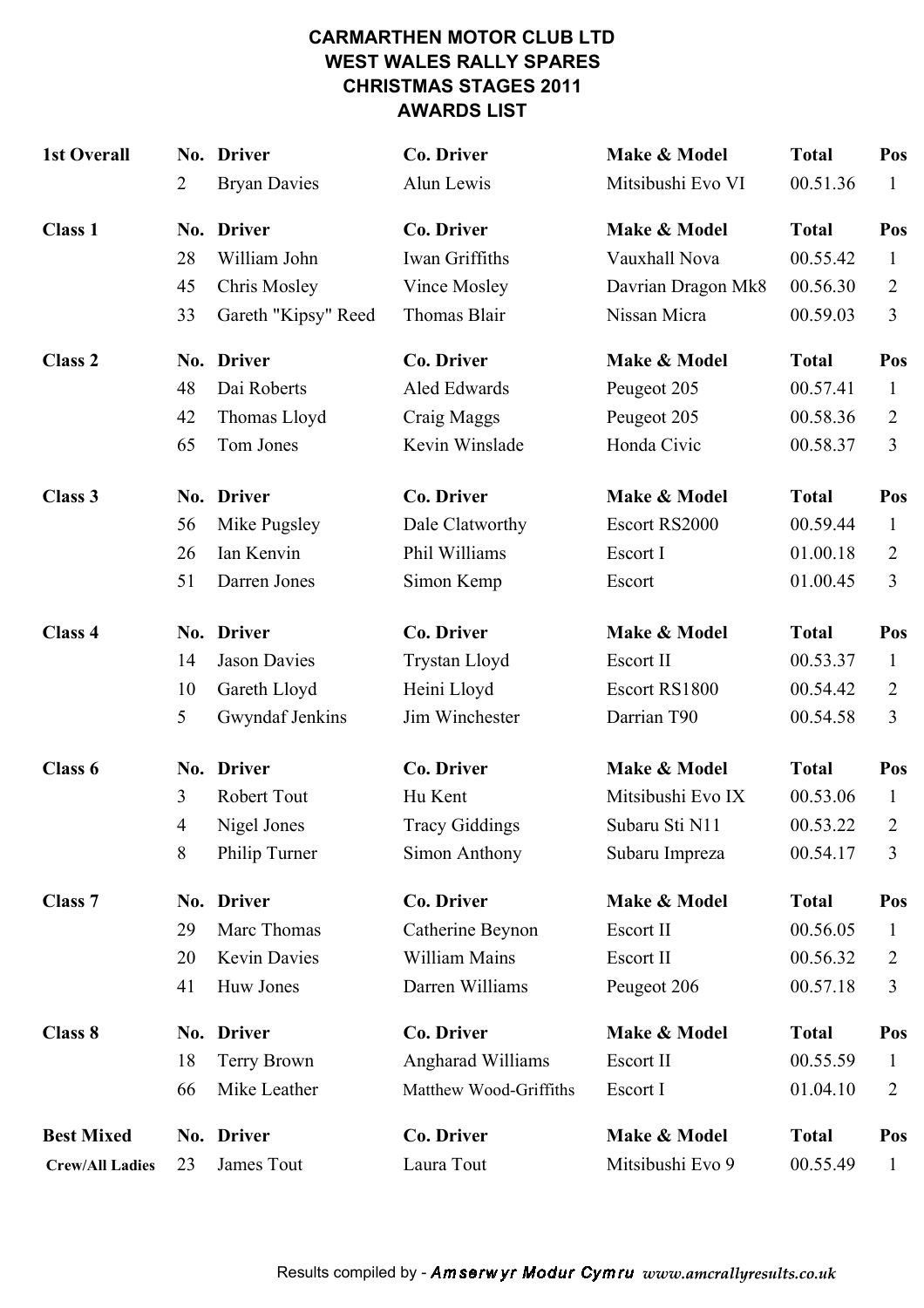### CARMARTHEN MOTOR CLUB LTD WEST WALES RALLY SPARES CHRISTMAS STAGES 2011 Final Results

|                      |                                     |                                | .                    |                |                      |                | <b>Position Position</b> |
|----------------------|-------------------------------------|--------------------------------|----------------------|----------------|----------------------|----------------|--------------------------|
| <b>Car No Driver</b> |                                     | Co. Driver                     | Make & Model         | <b>Class</b>   | <b>Total</b>         |                | <b>Overall In Class</b>  |
| 2                    | <b>Bryan Davies</b>                 | Alun Lewis                     | Mitsibushi Evo VI    | 6              | 00.51.36             | $\mathbf{1}$   |                          |
| 3                    | Robert Tout                         | Hu Kent                        | Mitsibushi Evo IX    | 6              | 00.53.06             | $\overline{c}$ | $\mathbf{1}$             |
| $\overline{4}$       | Nigel Jones                         | <b>Tracy Giddings</b>          | Subaru Sti N11       | 6              | 00.53.22             | 3              | $\overline{c}$           |
| 14                   | Jason Davies                        | Trystan Lloyd                  | Escort II            | 4              | 00.53.37             | $\overline{4}$ | $\,1\,$                  |
| $8\,$                | Philip Turner                       | Simon Anthony                  | Subaru Impreza       | 6              | 00.54.17             | 5              | $\overline{\mathbf{3}}$  |
| 10                   | Gareth Lloyd                        | Heini Lloyd                    | Escort RS1800        | 4              | 00.54.42             | 6              | $\overline{c}$           |
| 5                    | Gwyndaf Jenkins                     | Jim Winchester                 | Darrian T90          | 4              | 00.54.58             | $\overline{7}$ | $\overline{3}$           |
| 22                   | Peter Hancock                       | Rhodri Hancock                 | Subaru Impreza       | 6              | 00.55.13             | $\,8\,$        | $\overline{4}$           |
| 15                   | Carwyn Evans                        | <b>Gary Davies</b>             | Escort II            | 4              | 00.55.14             | 9              | $\overline{\mathbf{4}}$  |
| 28                   | William John                        | Iwan Griffiths                 | Vauxhall Nova        | $\mathbf{1}$   | 00.55.42             | 10             | $\mathbf{1}$             |
| 23                   | James Tout                          | Laura Tout                     | Mitsubishi Evo 9     | 6              | 00.55.49             | 11             | 5                        |
| 18                   | Terry Brown                         | Angharad Williams              | Escort II            | 8              | 00.55.59             | 12             | $\,1\,$                  |
| 29                   | Marc Thomas                         | Catherine Beynon               | Escort II            | 7              | 00.56.05             | 13             | $\mathbf{1}$             |
| 45                   | Chris Mosley                        | Vince Mosley                   | Davrian Dragon Mk8   | $\mathbf{1}$   | 00.56.30             | 14             | $\overline{c}$           |
| 20                   | Kevin Davies                        | William Mains                  | Escort II            | 7              | 00.56.32             | 15             | $\overline{c}$           |
| 17                   | Jason Pritchard                     | Dale Furniss                   | Fiesta ST            | 4              | 00.57.15             | 16             | 5                        |
| 41                   | Huw Jones                           | Darren Williams                | Peugeot 206          | 7              | 00.57.18             | 17             | 3                        |
| 34                   | <b>Brian Davis</b>                  | Jamie Vaughan                  | Escort II            | 4              | 00.57.26             | 18             | 6                        |
| 48                   | Dai Roberts                         | Aled Edwards                   | Peugeot 205          | 2              | 00.57.41             | 19             | $\mathbf{1}$             |
| 61                   | Gareth Thomas                       | <b>Steffan Evans</b>           | Honda Civic          | 4              | 00.57.42             | 20             | $\overline{7}$           |
| 46                   | Dean Jones                          | Paul Jenkins                   | Escort II            | 4              | 00.58.03             | 21             | 8                        |
| 35                   | <b>Brian Jones</b>                  | Kate Jones                     | Escort II            | 7              | 00.58.04             | 22             | $\overline{\mathbf{4}}$  |
| 25                   | Kevin Davies                        | Russell Williams               | Peugeot 205 RWD      | 4              | 00.58.10             | 23             | 9                        |
| 37                   | Hefin George                        | Dan Thomas                     | Subaru Impreza       | 7              | 00.58.14             | 24             | 5                        |
| 42                   | Thomas Lloyd                        | Craig Maggs                    | Peugeot 205          | $\overline{c}$ | 00.58.36             | 25             | $\overline{c}$           |
| 65                   | Tom Jones                           | Kevin Winslade                 | Honda Civic          | $\overline{c}$ | 00.58.37             | 26             | 3                        |
| 60                   | Gwyn Jones                          | Rob Leeman                     | Seat Ibiza           | 7              | 00.58.52             | 27             | 6                        |
| 55                   | <b>Elliot Gray</b>                  | Will Arrowsmith                | Peugeot 205 Gti      | $\overline{7}$ | 00.58.55             | 28             | $\boldsymbol{7}$         |
| 70                   | Justin Jones                        | Rhodri Morgan                  | Escort II            | 7              | 00.59.03             | 29             | 8                        |
| 33                   | Gareth "Kipsy" Reed                 | Thomas Blair                   | Nissan Micra         | 1              | 00.59.03             | 30             | 3                        |
| 38                   | <b>Griff Powell</b>                 | Ceri Jones                     | VW Golf              | 4              | 00.59.15             | 31             | 10                       |
| 62                   | Arwel Thomas                        | Arfon Griffiths                | Vauxhall Nova        |                | 00.59.20             | 32             | 9                        |
| 54                   | Malcolm Jones                       | Eifion Thomas                  | Escort II            | 7<br>7         | 00.59.22             | 33             | 10                       |
| 56                   |                                     |                                | Escort RS2000        | 3              |                      | 34             | $\mathbf{1}$             |
|                      | Mike Pugsley<br>Barry John          | Dale Clatworthy<br>Seyyan John |                      |                | 00.59.44<br>01.00.04 | 35             |                          |
| 49                   |                                     |                                | Subaru Impreza Sport | 7              |                      |                | 11                       |
| 24                   | David Thomas                        | Peter Lewis<br>Phil Williams   | Escort II            | 2              | 01.00.15<br>01.00.18 | 36             | 4                        |
| 26                   | Ian Kenvin                          |                                | Escort I             | 3              |                      | 37<br>38       | $\mathbf{2}$             |
| 51                   | Darren Jones                        | Simon Kemp                     | Escort               | 3              | 01.00.45             |                | 3                        |
| 43                   | <b>Steve Hopkins</b><br>Ian Hoffman | John Davies                    | Vauxhall Nova        | $\overline{c}$ | 01.00.46             | 39             | 5<br>6                   |
| 47                   | Phillip Jones                       | Emma Louise Todd               | Peugeot 205 Gti      | $\overline{c}$ | 01.01.18             | 40             | 6                        |
| 57                   | Peter Barrett                       | Carl Dennis                    | Subaru               | 6              | 01.01.47             | 41             |                          |
| 11                   |                                     | Thomas Beynon                  | Escort II            | 4              | 01.02.23             | 42             | 11                       |
| 52                   | Nigel Smith                         | <b>Steve Wilks</b>             | Focus ST170          | 4              | 01.02.57             | 43             | 12                       |
| 30                   | Graham Watkins                      | Mark Powell                    | Escort II            | 3              | 01.03.00             | 44             | $\overline{4}$           |
| 71                   | Alison Lock                         | Barbara Alexander-Mark         | Citroen Saxo VTS     | 2              | 01.03.34             | 45             | 7                        |
| 63                   | James Watkins                       | Mervyn Powell                  | Nissan Micra         | 1              | 01.04.05             | 46             | $\overline{4}$           |
| 66                   | Mike Leather                        | Matthew Wood-Griffiths         | Escort I             | 8              | 01.04.10             | 47             | $\mathbf{2}$             |
| 59                   | <b>Hywel Greves</b>                 | Geraint Jones                  | VW Polo              | 1              | 01.05.13             | 48             | 5                        |
| 68                   | Cerith Davies                       | Dominic Adams                  | Escort II            | 2              | 01.07.40             | 49             | 8                        |
| 40                   | <b>Steven Hicks</b>                 | Graham Hicks                   | Vauxhall Astra Gsi   | 7              | O.T.L                |                |                          |
| $\mathbf{1}$         | Peter Lloyd                         | Martin Henry                   | Subaru WRC S14       | 6              | Retired              |                |                          |
| 6                    | Mark Ellis                          | Louise Davies                  | Subaru Impreza       | 6              | Retired              |                |                          |
| $\tau$               | Alan Bowen                          | John Hawkins                   | Subaru Impreza       | 6              | Retired              |                |                          |
| 9                    | Geoff Kitney                        | Ken Gibbard                    | Mitsibushi Evo VI    | 6              | Retired              |                |                          |
| 12                   | Graham Middleton                    | <b>Steve McPhee</b>            | Escort II            | 4              | Retired              |                |                          |
| 16                   | Lyn Morgan                          | Karen Morgan                   | Peugeot 205          | 4              | Retired              |                |                          |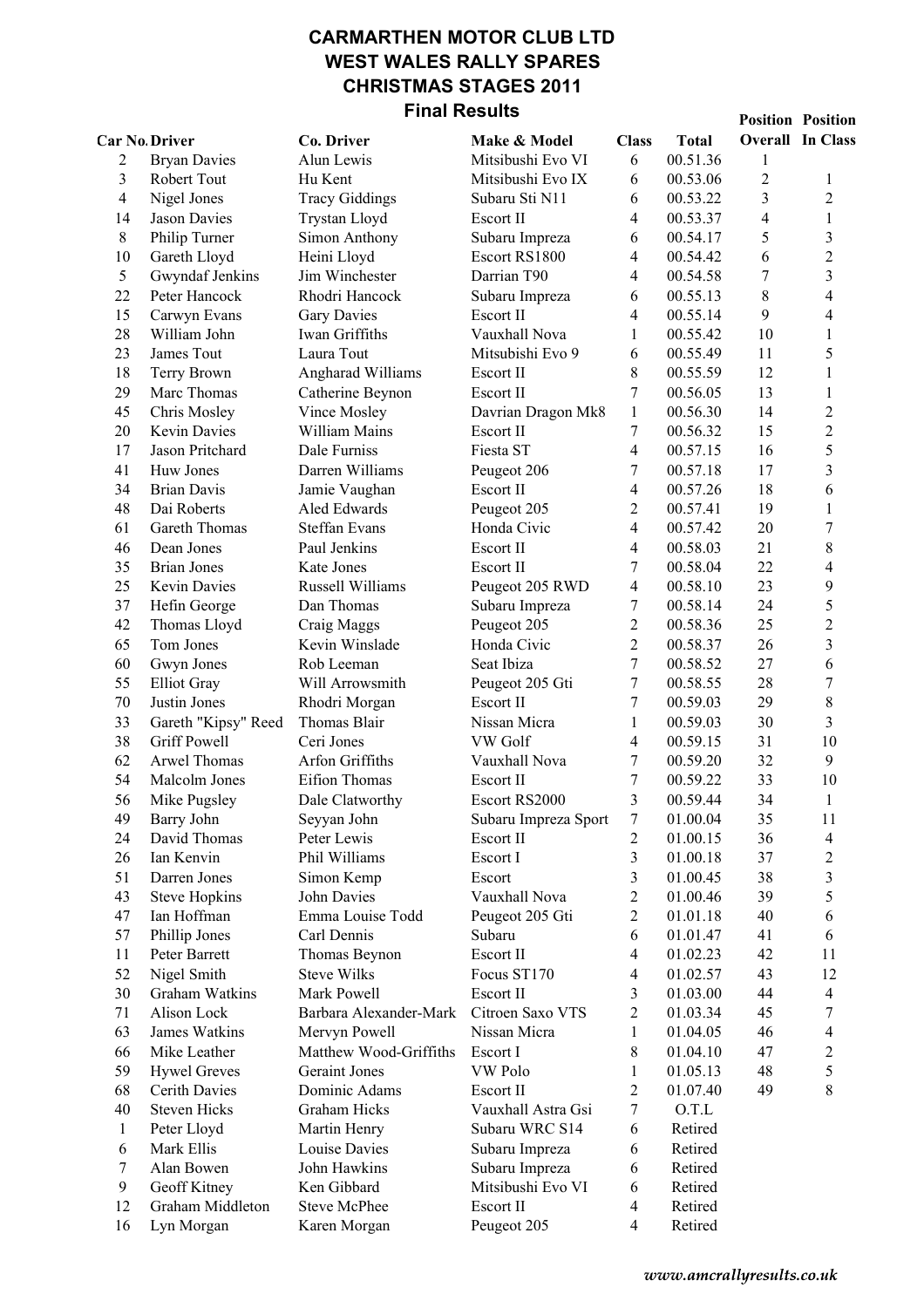## CARMARTHEN MOTOR CLUB LTD WEST WALES RALLY SPARES CHRISTMAS STAGES 2011 Final Results

|    | <b>Car No Driver</b> | Co. Driver          | Make & Model      | <b>Class</b> | <b>Total</b> | Overall |
|----|----------------------|---------------------|-------------------|--------------|--------------|---------|
| 19 | Ian Godney           | Ben Godney          | Renault Clio      | 4            | Retired      |         |
| 21 | Jonathan Brace       | Tim Samuel          | Escort RS1800     | 8            | Retired      |         |
| 27 | Ian Evans            | Daniel Phelps       | Escort            | 3            | Retired      |         |
| 31 | Mark Jones           | <b>Shaun Davies</b> | Escort II         | 4            | Retired      |         |
| 32 | Mike Jones           | Robin Moses         | Subaru Impreza RA | 6            | Retired      |         |
| 36 | <b>Rhys Davies</b>   | Jason Thomas        | Vauxhall Nova     | 2            | Retired      |         |
| 39 | Hefin Jones          | Llinos Jones-Davies | Escort II         | 7            | Retired      |         |
| 44 | Nathan Jones         | Tim Murphy          | Escort I          | 5            | Retired      |         |
| 50 | Mark Cooke           | Daniel Bowdler      | Escort II         |              | Retired      |         |
| 53 | Reian Jones          | Michael Gilbey      | Seat Ibiza        |              | Retired      |         |
| 58 | Andy Reid            | Alex Reid           | Peugeot 205 Maxi  | 5            | Retired      |         |
| 64 | Richard Williams     | Tomos Lewis         | Vauxhall Nova     |              | Retired      |         |
| 67 | Nigel Harvey         | Philip Harvey       | Escort II         | 3            | Retired      |         |
| 69 | <b>Arwel Davies</b>  | Claire Williams     | Peugeot 205 Gti   | 7            | Retired      |         |
|    |                      |                     |                   |              |              |         |

Position Position In Class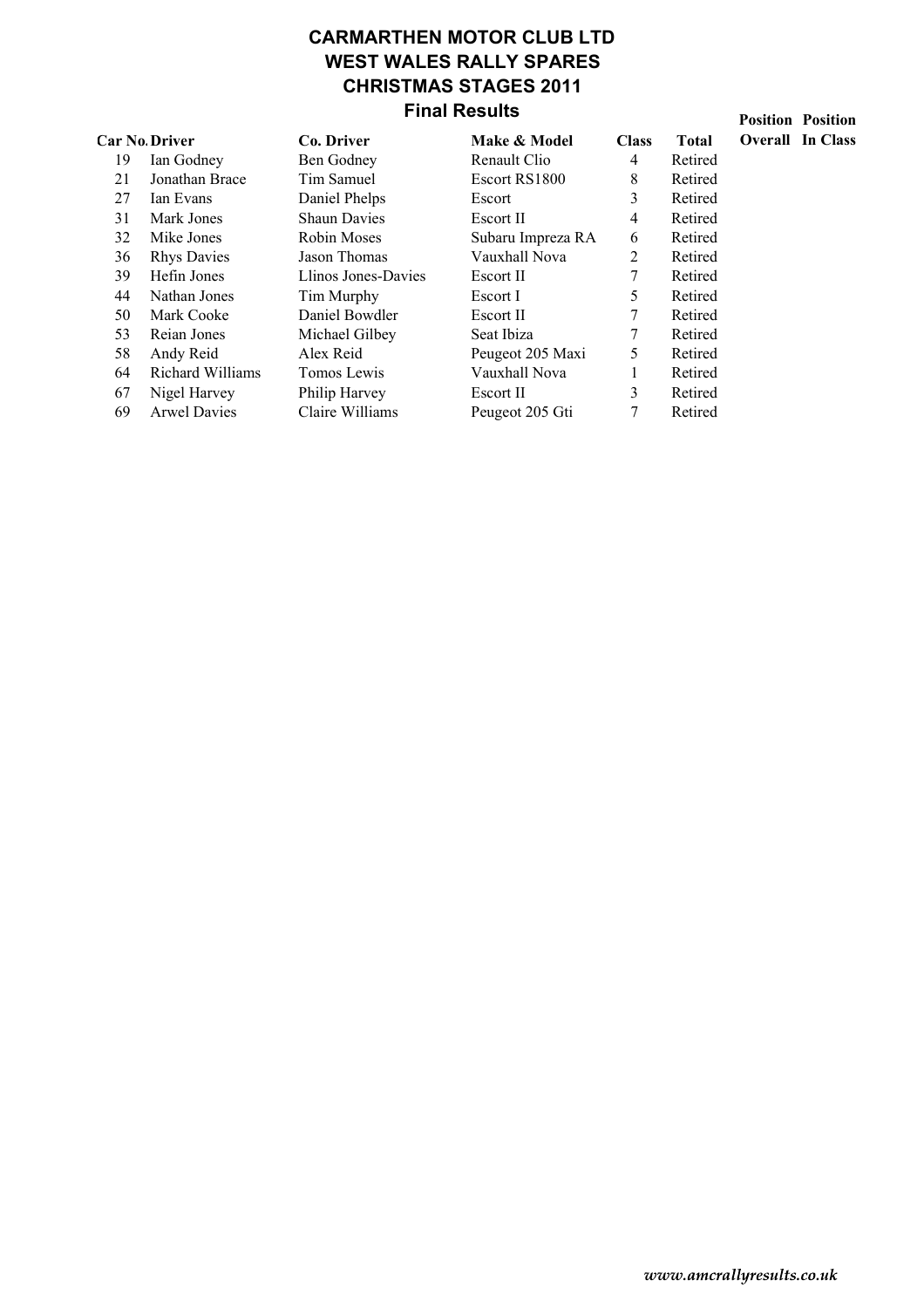# CARMARTHEN MOTOR CLUB LTD WEST WALES RALLY SPARES CHRISTMAS STAGES 2011 Results in Car No Order<br>
Position Position

|                         |       |        |                 |         |         |              |                          | <b>FOSILION FOSILION</b> |
|-------------------------|-------|--------|-----------------|---------|---------|--------------|--------------------------|--------------------------|
| Car No. Stage 1         |       |        | Stage 2 Stage 3 | Stage 4 | Stage 5 | <b>Total</b> |                          | <b>Overall In Class</b>  |
| 1                       | 06.43 | 00.00  | 00.00           | 00.00   | 00.00   | Retired      |                          |                          |
| $\overline{c}$          | 06.42 | 11.19  | 11.16           | 11.11   | 11.08   | 00.51.36     | $\mathbf{1}$             |                          |
| $\overline{3}$          | 06.56 | 11.48  | 11.27           | 11.35   | 11.20   | 00.53.06     | $\boldsymbol{2}$         | $\mathbf{1}$             |
| $\overline{\mathbf{4}}$ | 07.05 | 11.51  | 11.36           | 11.32   | 11.18   | 00.53.22     | $\overline{3}$           | $\overline{c}$           |
| 5                       | 07.17 | 12.47  | 11.55           | 11.34   | 11.25   | 00.54.58     | $\overline{7}$           | $\overline{3}$           |
| 6                       | 07.08 | 00.00  | 00.00           | 00.00   | 00.00   | Retired      |                          |                          |
| $\boldsymbol{7}$        | 07.37 | 00.00  | 00.00           | 00.00   | 00.00   | Retired      |                          |                          |
| 8                       | 07.19 | 12.02  | 11.39           | 11.33   | 11.44   | 00.54.17     | 5                        | 3                        |
| 9                       | 07.05 | 00.00  | 00.00           | 00.00   | 00.00   | Retired      |                          |                          |
| 10                      | 07.12 | 12.16  | 11.56           | 11.47   | 11.31   | 00.54.42     | 6                        | $\mathbf{2}$             |
| 11                      | 07.01 | 12.21  | 11.57           | 12.04   | 19.00   | 01.02.23     | 42                       | 11                       |
| 12                      | 07.17 | 00.00  | 00.00           | 00.00   | 00.00   | Retired      |                          |                          |
| 14                      | 07.02 | 11.58  | 11.38           | 11.34   | 11.25   | 00.53.37     | $\overline{\mathcal{A}}$ | $\mathbf{1}$             |
| 15                      | 06.57 | 12.02  | 11.52           | 12.43   | 11.40   | 00.55.14     | 9                        | $\overline{4}$           |
| 16                      | 06.59 | 12.04  | 00.00           | 00.00   | 00.00   | Retired      |                          |                          |
| 17                      | 07.44 | 12.49  | 12.15           | 12.32   | 11.55   | 00.57.15     | 16                       | 5                        |
| 18                      | 07.29 | 12.40  | 12.09           | 11.56   | 11.45   | 00.55.59     | 12                       | $\mathbf{1}$             |
| 19                      | 11.00 | 00.00  | 00.00           | 00.00   | 00.00   | Retired      |                          |                          |
| 20                      | 07.25 | 12.44  | 12.25           | 12.10   | 11.48   | 00.56.32     | 15                       | $\sqrt{2}$               |
| 21                      | 00.00 | 00.00  | 00.00           | 00.00   | 00.00   | Retired      |                          |                          |
| 22                      | 07.21 | 12.24  | 11.59           | 11.49   | 11.40   | 00.55.13     | $\,8\,$                  | $\overline{4}$           |
| 23                      | 07.27 | 12.25  | 12.10           | 11.59   | 11.48   | 00.55.49     | 11                       | 5                        |
| 24                      |       |        |                 |         |         |              |                          | $\overline{4}$           |
|                         | 08.14 | 13.24  | 12.32           | 12.45   | 13.20   | 01.00.15     | 36                       | 9                        |
| 25                      | 07.42 | 13.14  | 12.37           | 12.26   | 12.11   | 00.58.10     | 23                       | $\overline{2}$           |
| 26                      | 07.26 | 12.41  | 16.18           | 12.00   | 11.53   | 01.00.18     | 37                       |                          |
| 27                      | 07.24 | 00.00  | 00.00           | 00.00   | 00.00   | Retired      |                          |                          |
| 28                      | 07.11 | 12.29  | 12.16           | 12.02   | 11.44   | 00.55.42     | 10                       | $\mathbf{1}$             |
| 29                      | 07.22 | 12.36  | 12.17           | 12.05   | 11.45   | 00.56.05     | 13                       | $\mathbf{1}$             |
| 30                      | 07.27 | 12.49  | 18.00           | 12.37   | 12.07   | 01.03.00     | 44                       | $\overline{\mathbf{4}}$  |
| 31                      | 07.31 | 12.38  | 12.33           | 00.00   | 00.00   | Retired      |                          |                          |
| 32                      | 11.00 | 00.00  | 00.00           | 00.00   | 00.00   | Retired      |                          |                          |
| 33                      | 07.50 | 13.09  | 12.51           | 12.50   | 12.23   | 00.59.03     | 30                       | $\mathfrak{Z}$           |
| 34                      | 07.48 | 13.02  | 12.24           | 12.13   | 11.59   | 00.57.26     | 18                       | 6                        |
| 35                      | 07.37 | 12.59  | 12.40           | 12.28   | 12.20   | 00.58.04     | 22                       | $\overline{4}$           |
| 36                      | 07.18 | 13.07  | 12.03           | 12.12   | 00.00   | Retired      |                          |                          |
| 37                      | 07.29 | 12.58  | 13.12           | 12.14   | 12.21   | 00.58.14     | 24                       | 5                        |
| 38                      | 07.35 | 14.10  | 12.40           | 12.39   | 12.11   | 00.59.15     | 31                       | 10                       |
| 39                      | 07.17 | 12.37  | 12.22           | 00.00   | 00.00   | Retired      |                          |                          |
| 40                      | 07.30 | O.T.L. | 00.00           | 00.00   | 00.00   | O.T.L        |                          |                          |
| 41                      | 07.40 | 12.51  | 12.25           | 12.16   | 12.06   | 00.57.18     | 17                       | 3                        |
| 42                      | 07.39 | 12.51  | 12.56           | 12.35   | 12.35   | 00.58.36     | 25                       | $\overline{c}$           |
| 43                      | 08.00 | 13.26  | 13.08           | 13.10   | 13.02   | 01.00.46     | 39                       | 5                        |
| 44                      | 07.39 | 13.31  | 12.28           | 00.00   | 00.00   | Retired      |                          |                          |
| 45                      | 07.18 | 12.55  | 12.19           | 12.05   | 11.53   | 00.56.30     | 14                       | $\mathbf{2}$             |
| 46                      | 07.32 | 13.23  | 12.22           | 12.27   | 12.19   | 00.58.03     | 21                       | 8                        |
| 47                      | 08.04 | 13.21  | 13.34           | 13.13   | 13.06   | 01.01.18     | 40                       | 6                        |
| 48                      | 07.37 | 13.07  | 12.25           | 12.15   | 12.17   | 00.57.41     | 19                       | $\mathbf{1}$             |
| 49                      | 07.28 | 15.11  | 12.49           | 12.27   | 12.09   | 01.00.04     | 35                       | 11                       |
| 50                      | 07.38 | 00.00  | 00.00           | 00.00   | 00.00   | Retired      |                          |                          |
| 51                      | 08.02 | 13.36  | 13.15           | 13.14   | 12.38   | 01.00.45     | 38                       | 3                        |
| 52                      | 08.09 | 14.03  | 13.48           | 13.37   | 13.20   | 01.02.57     | 43                       | 12                       |
| 53                      | 08.37 | 00.00  | 00.00           | 00.00   | 00.00   | Retired      |                          |                          |
| 54                      | 07.41 | 15.02  | 12.25           | 12.11   | 12.03   | 00.59.22     | 33                       | 10                       |
| 55                      | 07.35 | 12.35  | 14.48           | 12.07   | 11.50   | 00.58.55     | 28                       | $\tau$                   |
| 56                      | 07.46 | 13.25  | 12.54           | 13.07   | 12.32   | 00.59.44     | 34                       | $\mathbf{1}$             |
| 57                      | 08.09 | 13.46  | 13.33           | 13.09   | 13.10   | 01.01.47     | 41                       | 6                        |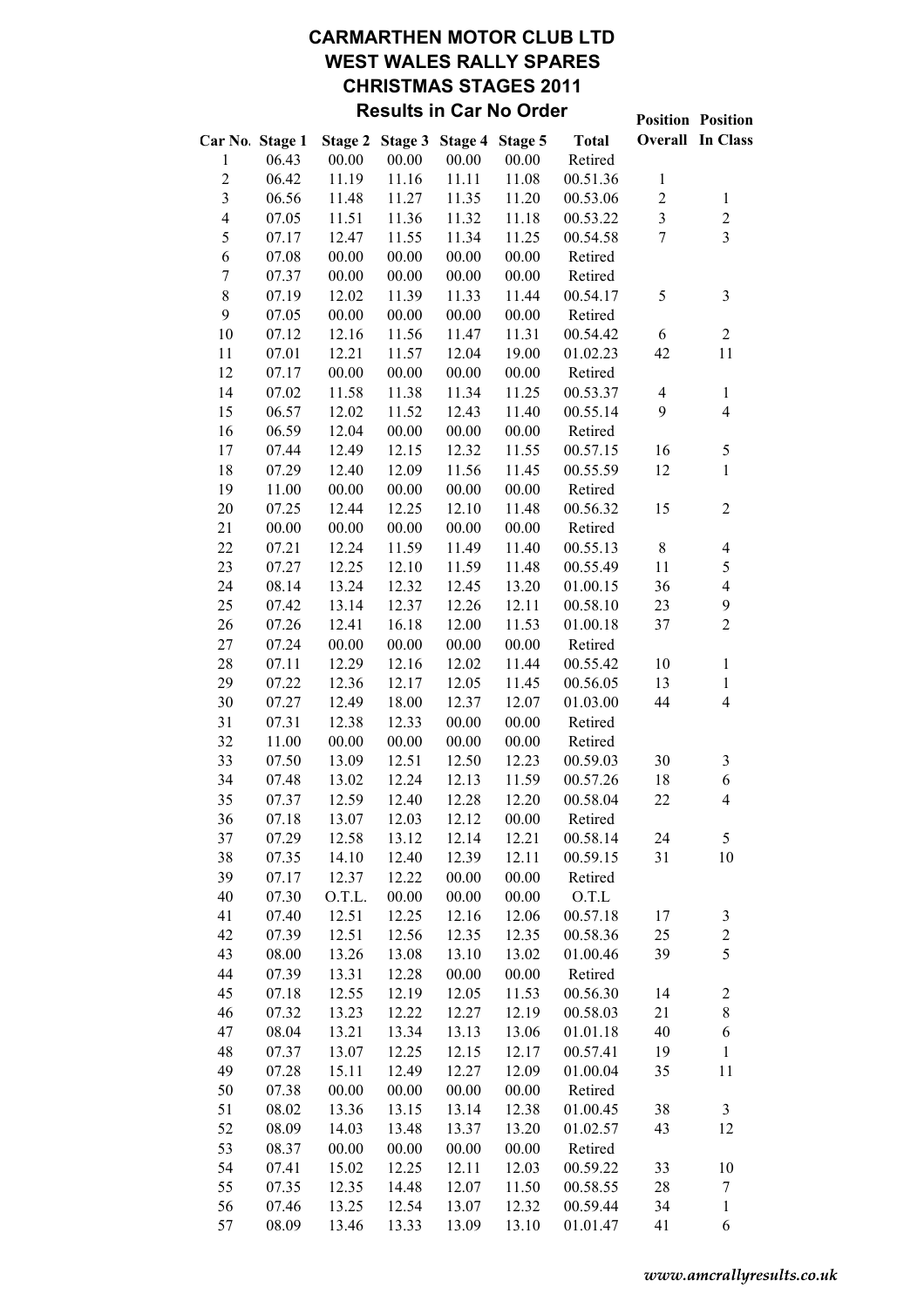# CARMARTHEN MOTOR CLUB LTD WEST WALES RALLY SPARES CHRISTMAS STAGES 2011 Results in Car No Order

| ושט טור ישר ווו טאטוונ |       |       |                 |         |         |              |    | <b>Position Position</b> |
|------------------------|-------|-------|-----------------|---------|---------|--------------|----|--------------------------|
| Car No. Stage 1        |       |       | Stage 2 Stage 3 | Stage 4 | Stage 5 | <b>Total</b> |    | <b>Overall</b> In Class  |
| 58                     | 07.42 | 13.18 | 00.00           | 00.00   | 00.00   | Retired      |    |                          |
| 59                     | 07.56 | 17.45 | 13.21           | 13.16   | 12.55   | 01.05.13     | 48 | 5                        |
| 60                     | 07.44 | 12.58 | 12.56           | 12.46   | 12.28   | 00.58.52     | 27 | 6                        |
| 61                     | 07.27 | 13.02 | 12.40           | 12.25   | 12.08   | 00.57.42     | 20 | 7                        |
| 62                     | 07.56 | 13.13 | 12.46           | 12.47   | 12.38   | 00.59.20     | 32 | 9                        |
| 63                     | 08.34 | 14.16 | 14.01           | 13.49   | 13.25   | 01.04.05     | 46 | $\overline{4}$           |
| 64                     | 08.00 | 14.58 | 18.00           | 00.00   | 00.00   | Retired      |    |                          |
| 65                     | 08.01 | 13.11 | 12.35           | 12.31   | 12.19   | 00.58.37     | 26 | 3                        |
| 66                     | 07.58 | 17.00 | 13.15           | 13.12   | 12.45   | 01.04.10     | 47 | $\overline{2}$           |
| 67                     | 00.00 | 00.00 | 00.00           | 00.00   | 00.00   | Retired      |    |                          |
| 68                     | 08.12 | 14.12 | 18.00           | 13.53   | 13.23   | 01.07.40     | 49 | 8                        |
| 69                     | 08.15 | 13.46 | 00.00           | 00.00   | 00.00   | Retired      |    |                          |
| 70                     | 07.43 | 13.16 | 12.48           | 12.42   | 12.34   | 00.59.03     | 29 | 8                        |
| 71                     | 08.03 | 14.36 | 13.46           | 13.47   | 13.22   | 01.03.34     | 45 | 7                        |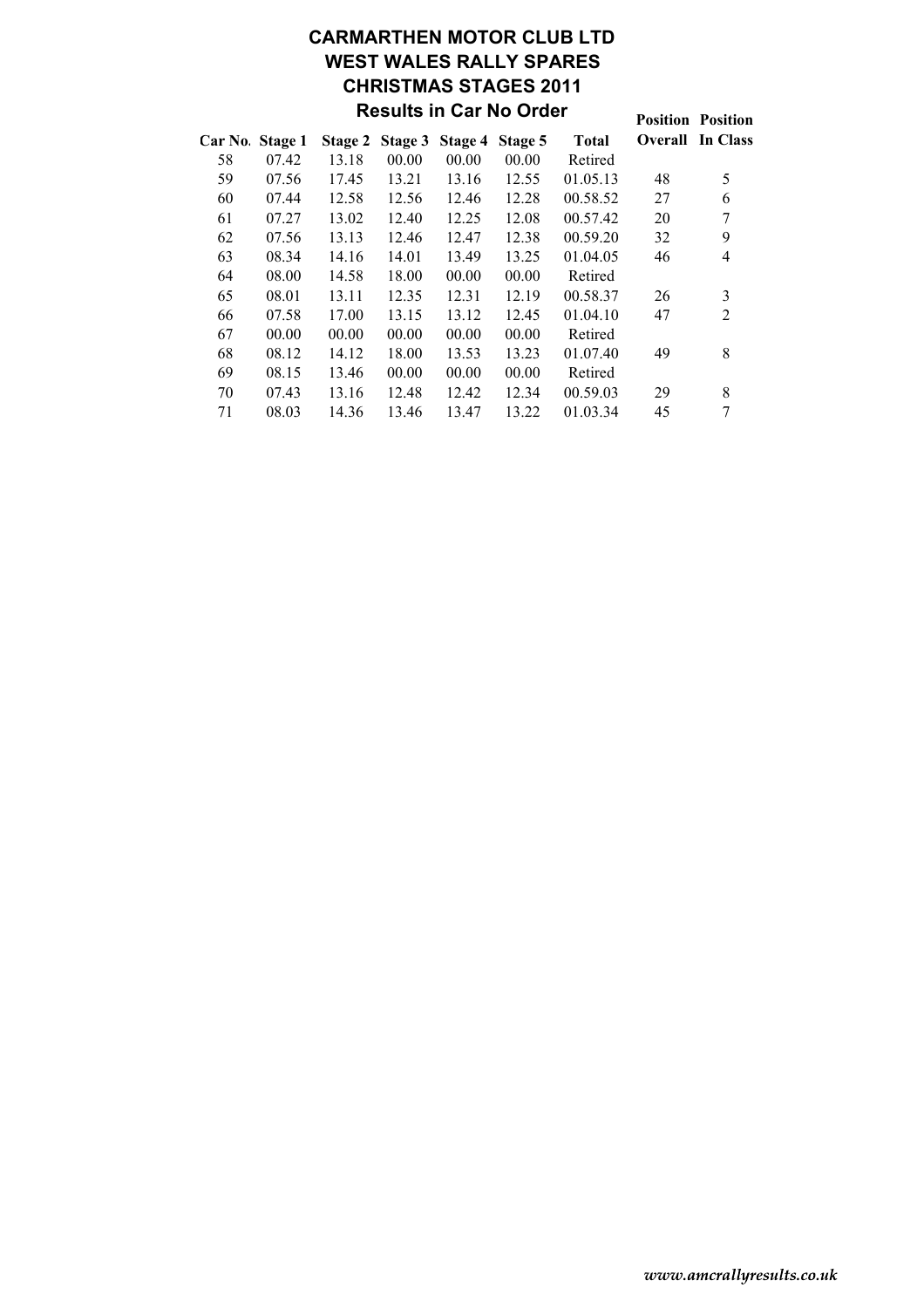### CARMARTHEN MOTOR CLUB LTD WEST WALES RALLY SPARES CHRISTMAS STAGES 2011 CLASS RESULTS

|                 |                         |                                      |                    |                          |                       | <b>Position</b>         | <b>Position In</b> |
|-----------------|-------------------------|--------------------------------------|--------------------|--------------------------|-----------------------|-------------------------|--------------------|
| Car No. Driver  |                         | Co. Driver                           | Make & Model       | <b>Class</b>             | <b>Total</b>          | Overall                 | <b>Class</b>       |
| 28              | William John            | Iwan Griffiths                       | Vauxhall Nova      | 1                        | 00.55.42              | 10                      | 1                  |
| $\overline{45}$ | Chris Mosley            | Vince Mosley                         | Davrian Dragon Mk8 | $\mathbf{1}$             | 00.56.30              | $\overline{14}$         | $\overline{2}$     |
| 33              | Gareth "Kipsy" Reed     | Thomas Blair                         | Nissan Micra       | $\mathbf{1}$             | 00.59.03              | 30                      | $\overline{3}$     |
| 63              | <b>James Watkins</b>    | Mervyn Powell                        | Nissan Micra       | $\mathbf{1}$             | 01.04.05              | 46                      | $\overline{4}$     |
| 59              | <b>Hywel Greves</b>     | <b>Geraint Jones</b>                 | VW Polo            | $\mathbf{1}$             | 01.05.13              | $\overline{48}$         | 5                  |
| 64              | <b>Richard Williams</b> | <b>Tomos Lewis</b>                   | Vauxhall Nova      | $\mathbf{1}$             | Retired               |                         |                    |
|                 |                         |                                      |                    |                          |                       |                         |                    |
|                 |                         |                                      |                    |                          |                       | <b>Position</b>         | <b>Position In</b> |
| Car No. Driver  |                         | Co. Driver                           | Make & Model       | <b>Class</b>             | <b>Total</b>          | Overall                 | <b>Class</b>       |
| 48              | Dai Roberts             | Aled Edwards                         | Peugeot 205        | $\overline{2}$           | 00.57.41              | 19                      |                    |
| 42              | Thomas Lloyd            | Craig Maggs                          | Peugeot 205        | $\overline{2}$           | 00.58.36              | $\overline{25}$         | $\overline{2}$     |
| 65              | Tom Jones               | Kevin Winslade                       | Honda Civic        | $\overline{2}$           | 00.58.37              | $\overline{26}$         | $\overline{3}$     |
| 24              | David Thomas            | Peter Lewis                          | Escort II          | $\overline{2}$           | 01.00.15              | $\overline{36}$         | $\overline{4}$     |
| 43              | <b>Steve Hopkins</b>    | <b>John Davies</b>                   | Vauxhall Nova      | $\overline{2}$           | $\overline{0}1.00.46$ | 39                      | 5                  |
| 47              | Ian Hoffman             | Emma Louise Todd                     | Peugeot 205 Gti    | $\overline{2}$           | 01.01.18              | 40                      | 6                  |
| 71              | <b>Alison Lock</b>      | Barbara Alexander-M Citroen Saxo VTS |                    | $\overline{2}$           | 01.03.34              | $\overline{45}$         | $\boldsymbol{7}$   |
| 68              | <b>Cerith Davies</b>    | Dominic Adams                        | Escort II          | $\overline{c}$           | 01.07.40              | 49                      | $\,8\,$            |
| $\overline{36}$ | <b>Rhys Davies</b>      | Jason Thomas                         | Vauxhall Nova      | $\overline{2}$           | Retired               |                         |                    |
|                 |                         |                                      |                    |                          |                       |                         |                    |
|                 |                         |                                      |                    |                          |                       | <b>Position</b>         | <b>Position In</b> |
| Car No. Driver  |                         | Co. Driver                           | Make & Model       | <b>Class</b>             | <b>Total</b>          | Overall                 | <b>Class</b>       |
| 56              | Mike Pugsley            | Dale Clatworthy                      | Escort RS2000      | 3                        | 00.59.44              | $\overline{34}$         |                    |
| $\overline{26}$ | Ian Kenvin              | Phil Williams                        | Escort I           | $\overline{3}$           | 01.00.18              | $\overline{37}$         | $\overline{2}$     |
| 51              | Darren Jones            | Simon Kemp                           | Escort             | $\overline{3}$           | 01.00.45              | $\overline{38}$         | 3                  |
| 30              | <b>Graham Watkins</b>   | Mark Powell                          | Escort II          | $\overline{\mathbf{3}}$  | 01.03.00              | 44                      | $\overline{4}$     |
| $\overline{27}$ | Ian Evans               | Daniel Phelps                        | Escort             | $\overline{\mathbf{3}}$  | Retired               |                         |                    |
| 67              | Nigel Harvey            | Philip Harvey                        | Escort II          | $\overline{3}$           | Retired               |                         |                    |
|                 |                         |                                      |                    |                          |                       |                         |                    |
|                 |                         |                                      |                    |                          |                       | <b>Position</b>         | <b>Position In</b> |
| Car No. Driver  |                         | Co. Driver                           | Make & Model       | <b>Class</b>             | <b>Total</b>          | Overall                 | <b>Class</b>       |
| 14              | <b>Jason Davies</b>     | <b>Trystan Lloyd</b>                 | <b>Escort II</b>   | 4                        | 00.53.37              | $\overline{\mathbf{4}}$ | 1                  |
| 10              | Gareth Lloyd            | Heini Lloyd                          | Escort RS1800      | 4                        | 00.54.42              | 6                       | $\overline{2}$     |
| $\overline{5}$  | Gwyndaf Jenkins         | Jim Winchester                       | Darrian T90        | 4                        | 00.54.58              | $\overline{7}$          | $\mathfrak{Z}$     |
| $\overline{15}$ | Carwyn Evans            | Gary Davies                          | Escort II          | $\overline{\mathcal{L}}$ | 00.55.14              | $\overline{9}$          | $\overline{4}$     |
| 17              | Jason Pritchard         | Dale Furniss                         | Fiesta ST          | 4                        | 00.57.15              | 16                      | $\overline{5}$     |
| $\overline{34}$ | <b>Brian Davis</b>      | Jamie Vaughan                        | Escort II          | $\overline{\mathcal{L}}$ | 00.57.26              | $\overline{18}$         | $\overline{6}$     |

61 Gareth Thomas Steffan Evans Honda Civic 4 00.57.42 20 7 46 Dean Jones Paul Jenkins Escort II 4 00.58.03 21 8 25 Kevin Davies Russell Williams Peugeot 205 RWD 4 00.58.10 23 9 38 Griff Powell Ceri Jones VW Golf 1 4 00.59.15 31 10 11 Peter Barrett Thomas Beynon Escort II 4 01.02.23 42 11 52 | Nigel Smith | Steve Wilks | Focus ST170 | 4 | 01.02.57 | 43 | 12

12 Graham Middleton Steve McPhee Escort II 4 Retired 16 Lyn Morgan Karen Morgan Peugeot 205 4 Retired 19 Ian Godney Ben Godney Renault Clio 4 Retired 31 Mark Jones Shaun Davies Escort II 4 Retired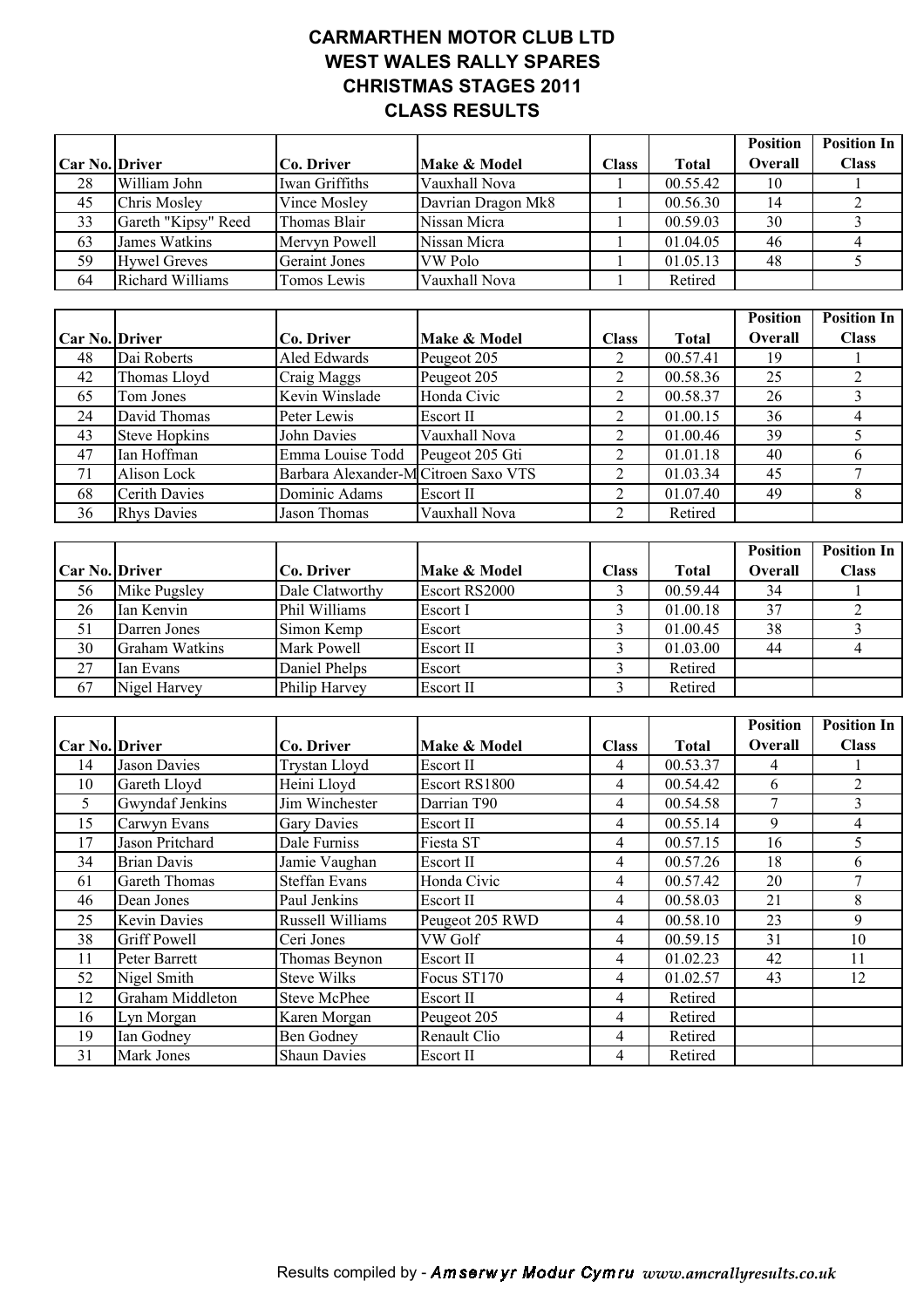### CARMARTHEN MOTOR CLUB LTD WEST WALES RALLY SPARES CHRISTMAS STAGES 2011 CLASS RESULTS

|                |              |            |                  |                |              | <b>Position</b> | <b>Position In</b> |
|----------------|--------------|------------|------------------|----------------|--------------|-----------------|--------------------|
| Car No. Driver |              | Co. Driver | Make & Model     | $\text{Class}$ | <b>Total</b> | Overall         | $\bigcap$ ass      |
| 44             | Nathan Jones | Tim Murphy | Escort I         |                | Retired      |                 |                    |
| 58             | Andy Reid    | Alex Reid  | Peugeot 205 Maxi |                | Retired      |                 |                    |

|                       |                     |                       |                   |              |              | <b>Position</b> | <b>Position In</b> |
|-----------------------|---------------------|-----------------------|-------------------|--------------|--------------|-----------------|--------------------|
| <b>Car No. Driver</b> |                     | Co. Driver            | Make & Model      | <b>Class</b> | <b>Total</b> | <b>Overall</b>  | <b>Class</b>       |
| 2                     | <b>Bryan Davies</b> | Alun Lewis            | Mitsibushi Evo VI | 6            | 00.51.36     |                 |                    |
| 3                     | Robert Tout         | Hu Kent               | Mitsibushi Evo IX | 6            | 00.53.06     | 2               |                    |
| 4                     | Nigel Jones         | <b>Tracy Giddings</b> | Subaru Sti N11    | 6            | 00.53.22     |                 |                    |
| 8                     | Philip Turner       | Simon Anthony         | Subaru Impreza    | 6            | 00.54.17     | 5               |                    |
| 22                    | Peter Hancock       | Rhodri Hancock        | Subaru Impreza    | 6            | 00.55.13     | 8               | 4                  |
| 23                    | James Tout          | Laura Tout            | Mitsubishi Evo 9  | 6            | 00.55.49     | 11              |                    |
| 57                    | Phillip Jones       | Carl Dennis           | Subaru            | 6            | 01.01.47     | 41              | 6                  |
|                       | Peter Lloyd         | Martin Henry          | Subaru WRC S14    | 6            | Retired      |                 |                    |
| 6                     | Mark Ellis          | <b>Louise Davies</b>  | Subaru Impreza    | 6            | Retired      |                 |                    |
|                       | Alan Bowen          | John Hawkins          | Subaru Impreza    | 6            | Retired      |                 |                    |
| 9                     | <b>Geoff Kitney</b> | Ken Gibbard           | Mitsibushi Evo VI | 6            | Retired      |                 |                    |
| 32                    | Mike Jones          | Robin Moses           | Subaru Impreza RA | 6            | Retired      |                 |                    |

|                       |                     |                     |                      |              |              | <b>Position</b> | <b>Position In</b> |
|-----------------------|---------------------|---------------------|----------------------|--------------|--------------|-----------------|--------------------|
| <b>Car No. Driver</b> |                     | Co. Driver          | Make & Model         | <b>Class</b> | <b>Total</b> | Overall         | <b>Class</b>       |
| 29                    | Marc Thomas         | Catherine Beynon    | Escort II            |              | 00.56.05     | 13              |                    |
| 20                    | <b>Kevin Davies</b> | William Mains       | Escort II            |              | 00.56.32     | 15              | 2                  |
| 41                    | Huw Jones           | Darren Williams     | Peugeot 206          |              | 00.57.18     | 17              | 3                  |
| 35                    | <b>Brian Jones</b>  | Kate Jones          | Escort II            | 7            | 00.58.04     | 22              | 4                  |
| 37                    | Hefin George        | Dan Thomas          | Subaru Impreza       |              | 00.58.14     | 24              | 5.                 |
| 60                    | Gwyn Jones          | Rob Leeman          | Seat Ibiza           | 7            | 00.58.52     | 27              | 6                  |
| 55                    | <b>Elliot Gray</b>  | Will Arrowsmith     | Peugeot 205 Gti      | 7            | 00.58.55     | 28              |                    |
| 70                    | Justin Jones        | Rhodri Morgan       | Escort II            |              | 00.59.03     | 29              | 8                  |
| 62                    | Arwel Thomas        | Arfon Griffiths     | Vauxhall Nova        |              | 00.59.20     | 32              | 9                  |
| 54                    | Malcolm Jones       | Eifion Thomas       | Escort II            |              | 00.59.22     | 33              | 10                 |
| 49                    | Barry John          | Seyyan John         | Subaru Impreza Sport |              | 01.00.04     | 35              | 11                 |
| 40                    | <b>Steven Hicks</b> | <b>Graham Hicks</b> | Vauxhall Astra Gsi   |              | 0.T.L        |                 |                    |
| 39                    | Hefin Jones         | Llinos Jones-Davies | Escort II            | 7            | Retired      |                 |                    |
| 50                    | Mark Cooke          | Daniel Bowdler      | Escort II            | 7            | Retired      |                 |                    |
| 53                    | Reian Jones         | Michael Gilbey      | Seat Ibiza           |              | Retired      |                 |                    |
| 69                    | <b>Arwel Davies</b> | Claire Williams     | Peugeot 205 Gti      |              | Retired      |                 |                    |

|                       |                |                              |               |               |          | <b>Position</b> | <b>Position In</b> |
|-----------------------|----------------|------------------------------|---------------|---------------|----------|-----------------|--------------------|
| <b>Car No. Driver</b> |                | Co. Driver                   | Make & Model  | $\bigcap$ ass | Total    | <b>Overall</b>  | <b>Class</b>       |
| 18                    | Terry Brown    | Angharad Williams            | Escort II     |               | 00.55.59 | 12              |                    |
| 66                    | Mike Leather   | Matthew Wood-Griffi Escort I |               |               | 01.04.10 | 47              |                    |
| 21                    | Jonathan Brace | Tim Samuel                   | Escort RS1800 |               | Retired  |                 |                    |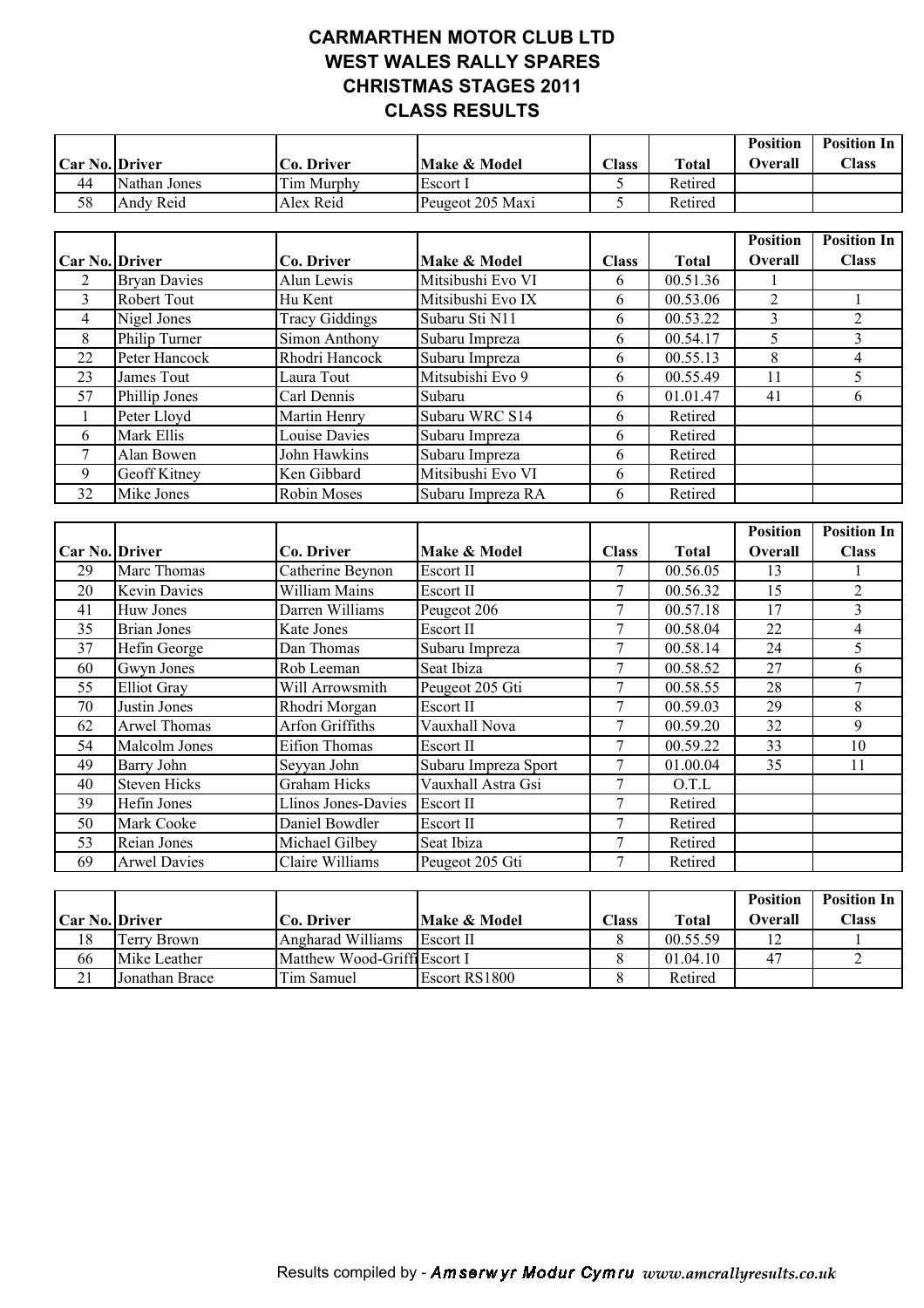#### CARMARTHEN MOTOR CLUB LTD WEST WALES RALLY SPARES CHRISTMAS STAGES 2011 TOP TEN STAGE TIMES

| Car No. | Stage 1 | Car No. | <b>Stage 2</b> |
|---------|---------|---------|----------------|
| 2       | 06.42   | 2       | 11.19          |
|         | 06.43   | 3       | 11.48          |
| 3       | 06.56   | 4       | 11.51          |
| 15      | 06.57   | 14      | 11.58          |
| 16      | 06.59   | 15      | 12.02          |
| 11      | 07.01   | 8       | 12.02          |
| 14      | 07.02   | 16      | 12.04          |
| 9       | 07.05   | 10      | 12.16          |
| 4       | 07.05   | 11      | 12.21          |
| 6       | 07.08   | 22      | 12.24          |

| r No.          | Stage 1 | Car No.        | <b>Stage 2</b> |
|----------------|---------|----------------|----------------|
| 2              | 06.42   | $\overline{2}$ | 11.19          |
| $\mathbf{1}$   | 06.43   | 3              | 11.48          |
| 3              | 06.56   | 4              | 11.51          |
| 15             | 06.57   | 14             | 11.58          |
| 16             | 06.59   | 15             | 12.02          |
| 11             | 07.01   | 8              | 12.02          |
| 14             | 07.02   | 16             | 12.04          |
| 9              | 07.05   | 10             | 12.16          |
| $\overline{4}$ | 07.05   | 11             | 12.21          |
| 6              | 07.08   | 22             | 12.24          |

| Car No. | <b>Stage 3</b> |
|---------|----------------|
| 2       | 11.16          |
| 3       | 11.27          |
| 4       | 11.36          |
| 14      | 11.38          |
| 8       | 11.39          |
| 15      | 11.52          |
| 5       | 11.55          |
| 10      | 11.56          |
| 11      | 11.57          |
| 22      | 11.59          |

| <b>Car No.</b> | Stage 3 | Car No. | Stage 4 | Car No. | Stage 5 |
|----------------|---------|---------|---------|---------|---------|
| 2              | 11.16   | 2       | 11.11   | 2       | 11.08   |
| 3              | 11.27   | 4       | 11.32   | 4       | 11.18   |
| $\overline{4}$ | 11.36   | 8       | 11.33   | 3       | 11.20   |
| 14             | 11.38   | 14      | 11.34   | 14      | 11.25   |
| 8              | 11.39   | 5       | 11.34   | 5       | 11.25   |
| 15             | 11.52   | 3       | 11.35   | 10      | 11.31   |
| 5              | 11.55   | 10      | 11.47   | 22      | 11.40   |
| 10             | 11.56   | 22      | 11.49   | 15      | 11.40   |
| 11             | 11.57   | 18      | 11.56   | 8       | 11.44   |
| 22             | 11.59   | 23      | 11.59   | 28      | 11.44   |

| Car No. | <b>Stage 5</b> |
|---------|----------------|
| 2       | 11.08          |
| 4       | 11.18          |
| 3       | 11.20          |
| 14      | 11.25          |
| 5       | 11.25          |
| 10      | 11.31          |
| 22      | 11.40          |
| 15      | 11.40          |
| 8       | 11.44          |
| 28      | 11 44          |